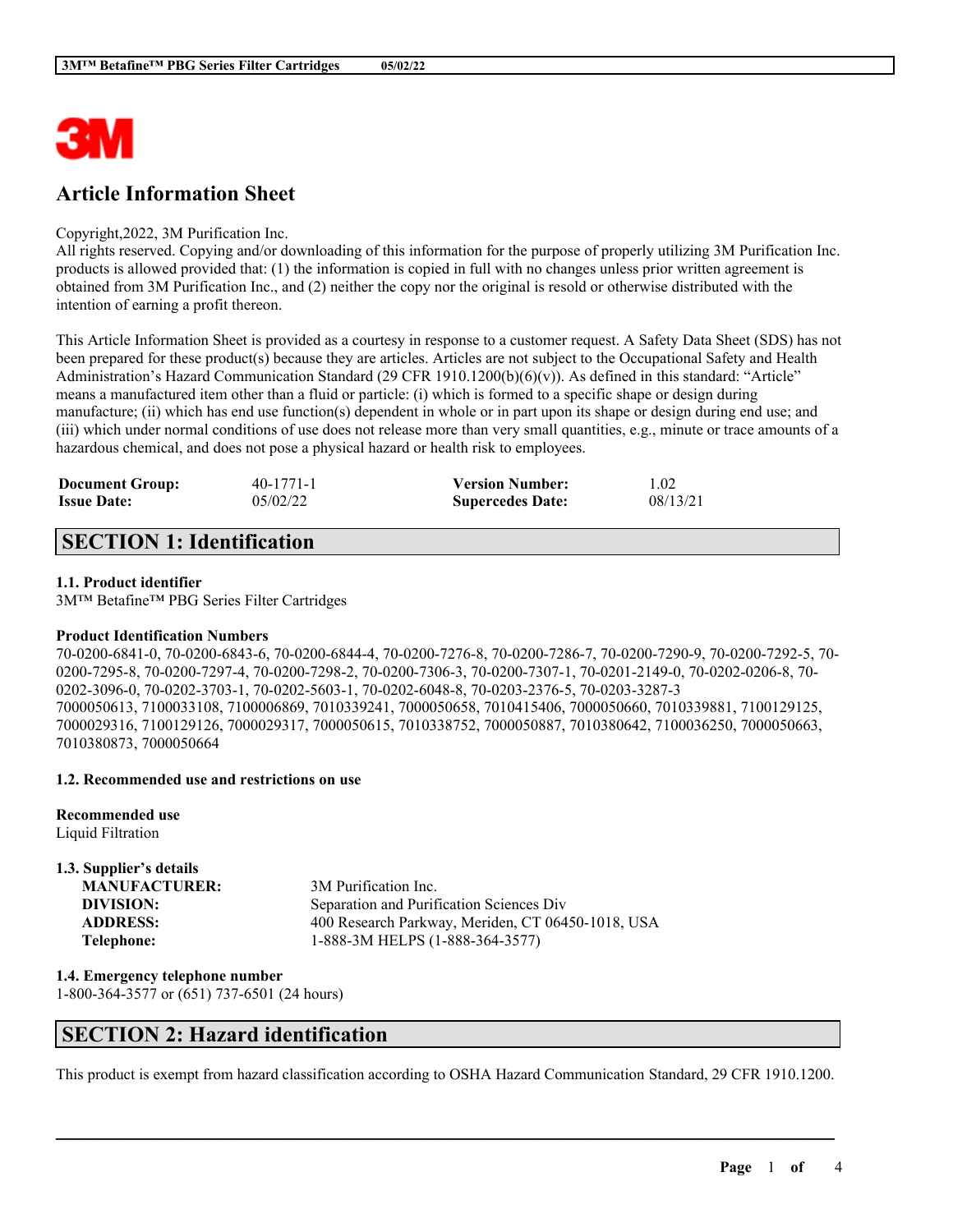# **SECTION 3: Composition/information on ingredients**

| Ingredient                                         | $\mathsf{IC}.\mathsf{A}.\mathsf{S}.\mathsf{No}.$ | $\frac{1}{6}$ by Wt |
|----------------------------------------------------|--------------------------------------------------|---------------------|
| Polypropylene Parts - Media, Media Support Layers, | Mixture                                          | 100<br>$90 -$       |
| Core, Cage, End Caps & Adapters                    |                                                  |                     |
| <b>Stainless Steel Connector Insert</b>            | <b>Mixture</b>                                   |                     |
| Gaskets/O-rings                                    | Trade Secret*                                    |                     |

\*The specific chemical identity and/or exact percentage (concentration) of this composition has been withheld as a trade secret.

# **SECTION 4: First aid measures**

### **4.1. Description of first aid measures**

**Inhalation:** No need for first aid is anticipated.

**Skin Contact:** No need for first aid is anticipated.

**Eye Contact:** No need for first aid is anticipated.

### **If Swallowed:**

No need for first aid is anticipated.

# **SECTION 5: Fire-fighting measures**

In case of fire: Use a fire fighting agent suitable for ordinary combustible material such as water or foam.

### **SECTION 6: Accidental release measures**

#### **6.1. Personal precautions, protective equipment and emergency procedures** Not applicable.

### **6.2. Environmental precautions**

Not applicable.

### **6.3. Methods and material for containment and cleaning up**

Not applicable.

### **SECTION 7: Handling and storage**

### **7.1. Precautions for safe handling**

This product is considered to be an article which does not release or otherwise result in exposure to a hazardous chemical under normal use conditions.

 $\mathcal{L}_\mathcal{L} = \mathcal{L}_\mathcal{L} = \mathcal{L}_\mathcal{L} = \mathcal{L}_\mathcal{L} = \mathcal{L}_\mathcal{L} = \mathcal{L}_\mathcal{L} = \mathcal{L}_\mathcal{L} = \mathcal{L}_\mathcal{L} = \mathcal{L}_\mathcal{L} = \mathcal{L}_\mathcal{L} = \mathcal{L}_\mathcal{L} = \mathcal{L}_\mathcal{L} = \mathcal{L}_\mathcal{L} = \mathcal{L}_\mathcal{L} = \mathcal{L}_\mathcal{L} = \mathcal{L}_\mathcal{L} = \mathcal{L}_\mathcal{L}$ 

### **7.2. Conditions for safe storage including any incompatibilities**

No special storage requirements.

# **SECTION 8: Exposure controls/personal protection**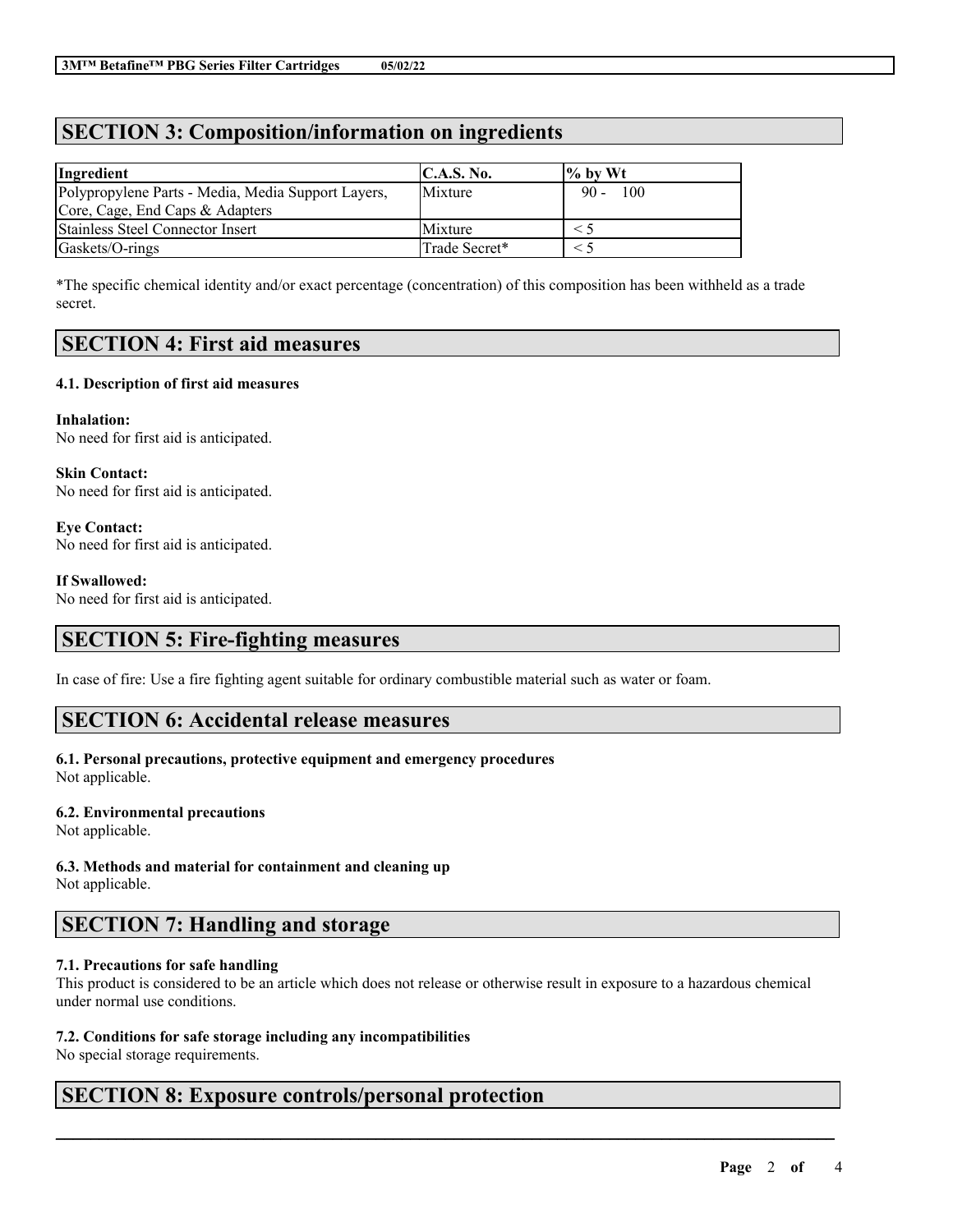This product is considered to be an article which does not release or otherwise result in exposure to a hazardous chemical under normal use conditions. No engineering controls or personal protective equipment (PPE) are necessary.

# **SECTION 9: Physical and chemical properties**

#### **9.1. Information on basic physical and chemical properties**

| Appearance                             |                   |  |
|----------------------------------------|-------------------|--|
| <b>Physical state</b>                  | Solid             |  |
| Color                                  | White             |  |
| Odor                                   | Odorless          |  |
| <b>Odor threshold</b>                  | Not Applicable    |  |
| рH                                     | Not Applicable    |  |
| <b>Melting point</b>                   | Not Applicable    |  |
| <b>Boiling Point</b>                   | Not Applicable    |  |
| <b>Flash Point</b>                     | Not Applicable    |  |
| <b>Evaporation rate</b>                | Not Applicable    |  |
| <b>Flammability (solid, gas)</b>       | Not Classified    |  |
| <b>Flammable Limits(LEL)</b>           | Not Applicable    |  |
| <b>Flammable Limits(UEL)</b>           | Not Applicable    |  |
| <b>Vapor Pressure</b>                  | Not Applicable    |  |
| <b>Vapor Density</b>                   | Not Applicable    |  |
| <b>Density</b>                         | Not Applicable    |  |
| <b>Specific Gravity</b>                | Not Applicable    |  |
| <b>Solubility In Water</b>             | Not Applicable    |  |
| Solubility- non-water                  | Not Applicable    |  |
| Partition coefficient: n-octanol/water | No Data Available |  |
| <b>Autoignition temperature</b>        | Not Applicable    |  |
| <b>Decomposition temperature</b>       | Not Applicable    |  |
| Viscosity                              | No Data Available |  |

## **SECTION 10: Stability and reactivity**

This material is considered to be non reactive under normal use conditions.

## **SECTION 11: Toxicological information**

**Inhalation:** No health effects are expected

**Skin Contact:** No health effects are expected

**Eye Contact:** No health effects are expected

**Ingestion:** No health effects are expected

### **Additional Information:**

This product, when used under reasonable conditions and in accordance with the directions for use, should not present a health hazard. However, use or processing of the product in a manner not in accordance with the product's directions for use

 $\mathcal{L}_\mathcal{L} = \mathcal{L}_\mathcal{L} = \mathcal{L}_\mathcal{L} = \mathcal{L}_\mathcal{L} = \mathcal{L}_\mathcal{L} = \mathcal{L}_\mathcal{L} = \mathcal{L}_\mathcal{L} = \mathcal{L}_\mathcal{L} = \mathcal{L}_\mathcal{L} = \mathcal{L}_\mathcal{L} = \mathcal{L}_\mathcal{L} = \mathcal{L}_\mathcal{L} = \mathcal{L}_\mathcal{L} = \mathcal{L}_\mathcal{L} = \mathcal{L}_\mathcal{L} = \mathcal{L}_\mathcal{L} = \mathcal{L}_\mathcal{L}$